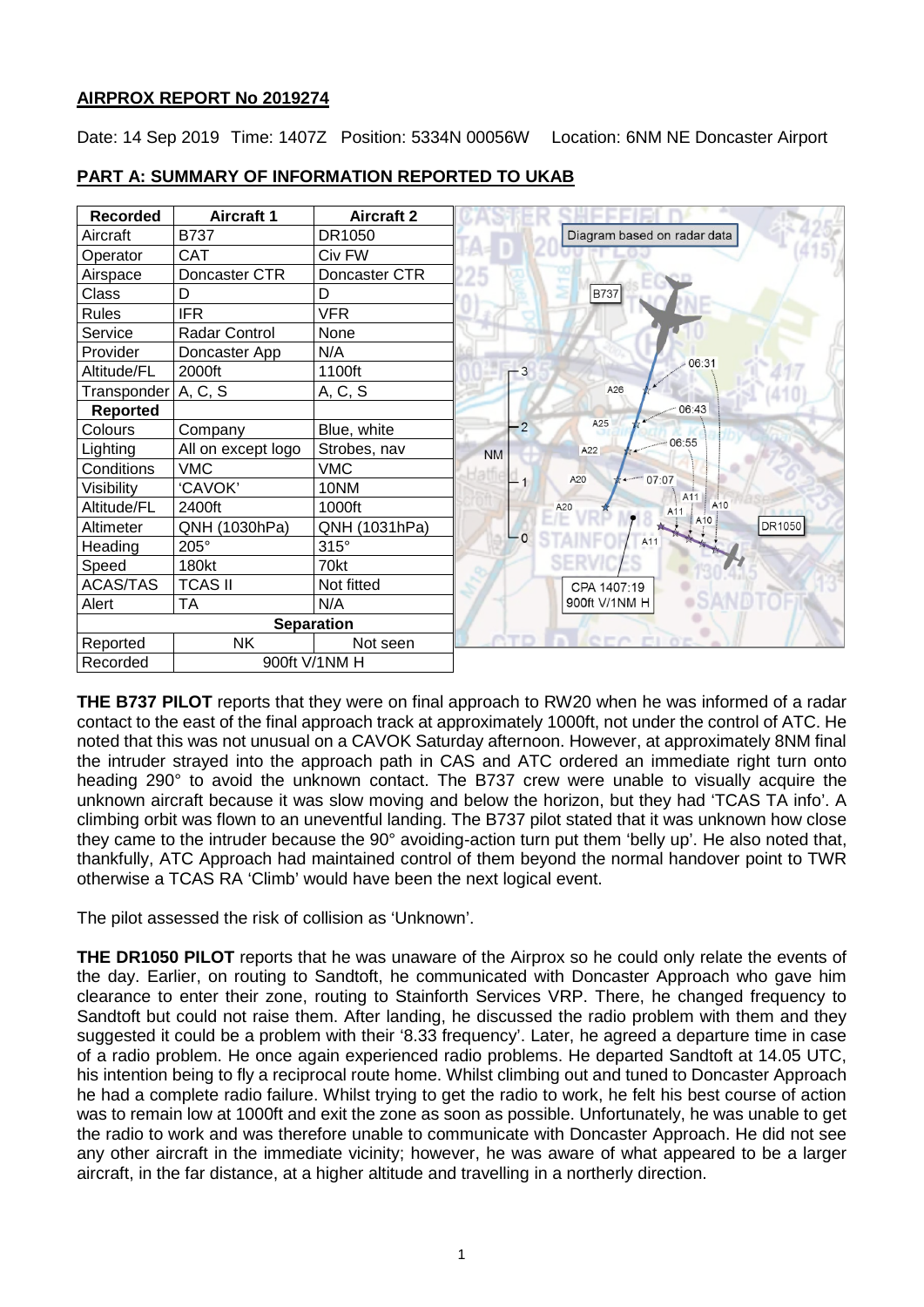The pilot assessed the risk of collision as 'None'.

**THE DONCASTER APPROACH CONTROLLER** reports [B737 C/S] was established on 6.5nm final ILS approach to RW20 when it became necessary to issue an avoiding action turn and climb to the west, due to unknown traffic crossing the [Sandtoft] western ATZ boundary into CAS without any communication with, nor clearance from, ATC. [B737 C/S] was vectored into the north-western CTA to achieve lateral separation with regard to the unknown traffic, before being vectored back onto the ILS once the unknown aircraft was sufficiently clear of the RW20 final approach. No RTF contact was received from the infringing aircraft at any stage, either whilst it transited Doncaster CAS, nor subsequently. The minimum separation was 1000ft vertically and 0.5nm horizontally.

**THE SANDTOFT A/G OPERATOR** did not submit a report.

#### **Factual Background**

The weather at Doncaster was recorded as follows:

METAR EGCN 141350Z 22012KT CAVOK 20/19 Q1030

The UK AIP entry for Sandtoft aerodrome at AD 2.20 1c. states:

Inbound/Outbound aircraft not in contact with Doncaster Radar are to monitor the Doncaster Radar frequency and squawk the listening code (6170).

The Sandtoft aerodrome website<sup>[1](#page-1-0)</sup> does not provide routeing information for arriving or departing traffic.

The Airspace and Safety Initiative<sup>[2](#page-1-1)</sup> website 'Updates' No 5 (Preventing airspace infringements in the vicinity of the Sandtoft Aerodrome)<sup>[3](#page-1-2)</sup> contains extensive information and advice concerning traffic movement in the vicinity of Sandtoft aerodrome, including:

When departing to the West, leave the Sandtoft ATZ tracking north until east of Goole Docks before turning west. Remain north of the M62 [4] and below 2,000 feet Doncaster QNH until you are west of the Eggborough Power Station [5]. If you wish to depart due west, remain in the visual circuit at Sandtoft and obtain a CTR transit from Doncaster Radar on 126.225 MHz prior to entering controlled airspace. Alternatively, pilots could call Doncaster Sheffield ATC on the ground; in this case TC would issue a discrete squawk and establish a proposed route the pilot would like to fly through the CTR.

#### **Analysis and Investigation**

#### **UKAB Secretariat**

The B737 and DR1050 pilots shared an equal responsibility for collision avoidance and not to operate in such proximity to other aircraft as to create a collision hazard<sup>[4](#page-1-3)</sup>.

#### **Summary of Doncaster Occurrence Investigation**

[B737 C/S] was being vectored for an ILS approach to Rwy 20 at Doncaster Sheffield. When, on 7nm final [B737 C/S] was issued avoiding action by the Radar Controller due to an unknown a/c, squawking 7000 tracking westbound, which was entering the CTR, 2nm SSE of [B737 C/S].

l <sup>1</sup> <http://www.sandtoft-airfield.com/index.html>

<span id="page-1-1"></span><span id="page-1-0"></span><sup>&</sup>lt;sup>2</sup> A joint CAA, NATS, AOA, GA and MoD initiative to tackle major safety risks in UK airspace.

<span id="page-1-2"></span><sup>3</sup> <https://airspacesafety.com/updates/>

<span id="page-1-3"></span><sup>4</sup> SERA.3205 Proximity.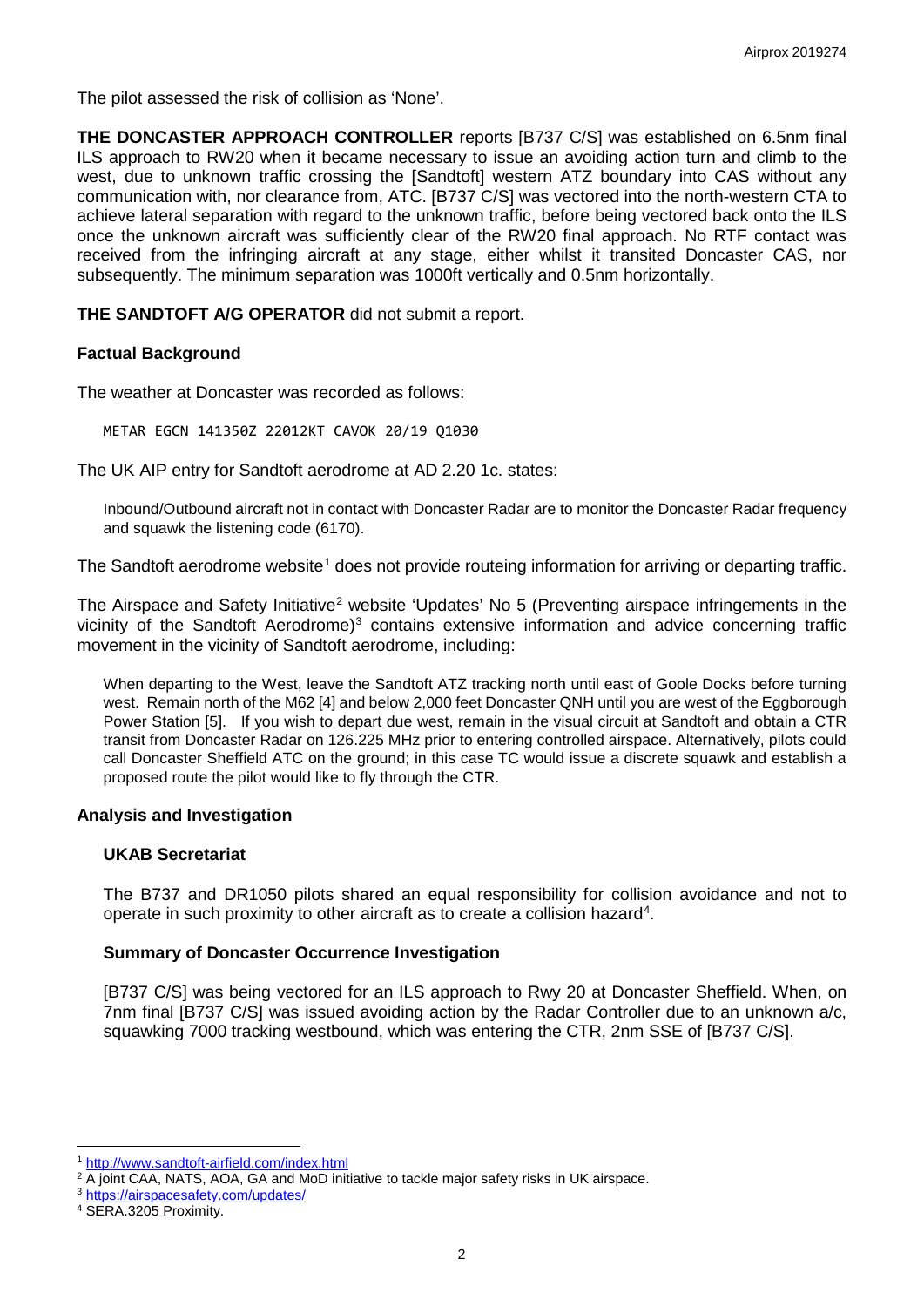

**Figure 1** 14:06:47 - #7000 unknown entering CTR



**Figure 2** 14:07:28 **–** Shows the point of least proximity between [B737 C/S] & Unknown

| Time     | Agency      | <b>Transmission</b>                                                         |  |
|----------|-------------|-----------------------------------------------------------------------------|--|
| 14:05:51 |             | Unknown #7000 first appears on radar                                        |  |
| 14:05:57 | B737        | And [B737 C/S] we're established on the er ILS at Nine miles                |  |
| 14:06:03 | Radar       | [B737 C/S] roger keep a look out for traffic on your left at Sandtoft. I'll |  |
|          |             | hold on to you until you are clear of them                                  |  |
| 14:06:10 | <b>B737</b> | (unreadable) [B737 C/S], roger                                              |  |
|          |             | [unrelated R/T]                                                             |  |

# RTF Transcript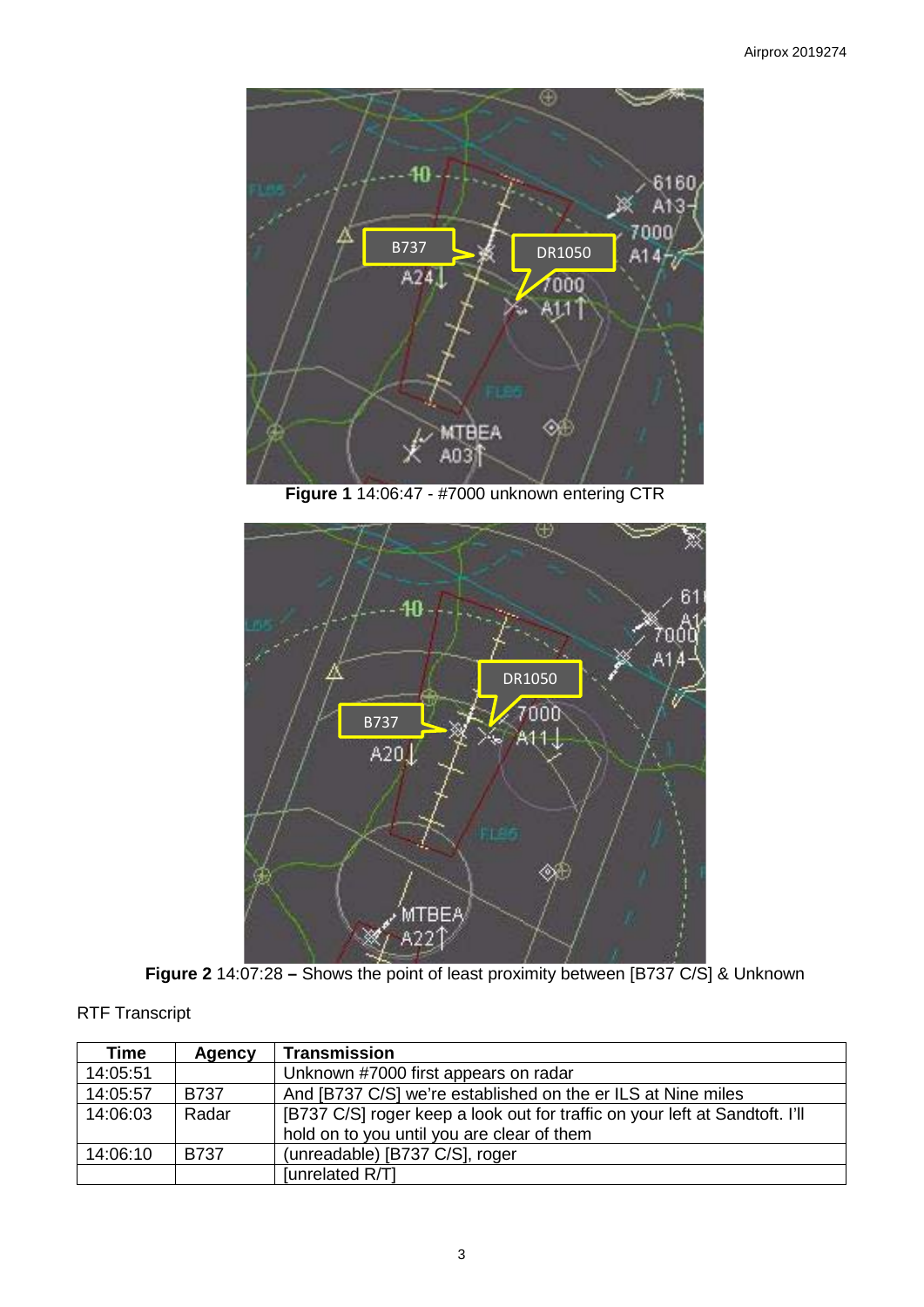| <b>Time</b> | Agency      | <b>Transmission</b>                                                  |  |
|-------------|-------------|----------------------------------------------------------------------|--|
| 14:06:34    | Radar       | [B737 C/S] traffic left Eleven o'clock at Two miles currently ah one |  |
|             |             | thousand feet looks like it's tracking west                          |  |
| 14:06:43    |             | Call initiated to EGCF                                               |  |
| 14:06:43    | <b>B737</b> | [B737 C/S] roger                                                     |  |
| 14:06:46    | Radar       | [B737 C/S] Avoiding Action turn right immediately heading Two Nine   |  |
|             |             | Zero degrees                                                         |  |
| 14:06:52    | <b>B737</b> | Right heading Two Nine Zero degrees [partial B737 C/S] (unreadable)  |  |
| 14:06:55    | Radar       | Climb to altitude Three thousand feet                                |  |

### **Summary**

An Airprox was reported when a B737 and a DR1050 flew into proximity 6nm northeast of Doncaster at 1407 on Saturday 14<sup>th</sup> September 2019. Both pilots were operating in VMC, the B737 pilot under IFR in receipt of a Radar Control Service from Doncaster Approach and the DR1050 pilot under VFR, not in receipt of a service.

### **PART B: SUMMARY OF THE BOARD'S DISCUSSIONS**

Information available consisted of reports from both pilots, radar photographs/video recordings, reports from the air traffic controllers involved and reports from the appropriate operating authorities. Relevant contributory factors mentioned during the Board's discussions are highlighted within the text in bold, with the numbers referring to the Contributory Factors table displayed in Part C.

Due to the exceptional circumstances presented by the coronavirus pandemic, this incident was assessed as part of a 'virtual' UK Airprox Board meeting where members provided a combination of written contributions and dial-in/VTC comments. Although not all Board members were present for the entirety of the meeting and, as a result, the usual wide-ranging discussions involving all Board members were more limited, sufficient engagement was achieved to enable a formal assessment to be agreed along with the following associated comments.

Members first discussed the Doncaster controller's actions and commended him for his proactive control of the B737. Once he became aware of the DR1050 pilot's track, and despite this being a frustrating situation, he applied timely avoiding action to ensure any risk of collision was averted. The controller also went to considerable effort to ensure neighbouring units traced the DR1050 to its destination, which the Board thought was probably an unnecessary effort, given the tracing facilities that are already in place for the Board's use.

Turning to the DR1050 pilot, members felt that he had not paid sufficient attention to planning his return flight (**CF2**), not least knowing that he had a potential radio problem, but also because the Sandtoft departures stipulated that pilots departing west should track north until east of Goole Docks before turning west, remaining north of the M62 and below 2,000 feet Doncaster QNH until west of the Eggborough Power Station. Apart from following this simple plan to depart into Class G airspace, members suggested that he could also have perhaps phoned Doncaster ATC to arrange a Class D transit with the possibility of a radio failure, or, once airborne and knowing that the radio was not functioning, squawk 7600 (**CF3**). In the event, the DR1050 pilot flew into Class D airspace without clearance (**CF1**, **CF4**) and then did not exit the zone as soon as possible, ultimately generating a TCAS warning in the approaching B737 (**CF5**). Members felt that the DR1050 pilot was probably distracted by the radio failure at least to some degree (**CF6**), highlighted by him not seeing the B737 until it had already turned away from him (**CF7**).

The Board agreed that although there had been no risk of collision, the airspace infringement itself constituted a situation where normal operating procedures had not been complied with and so a risk rating of Category C was considered appropriate, safety had been reduced below the norm.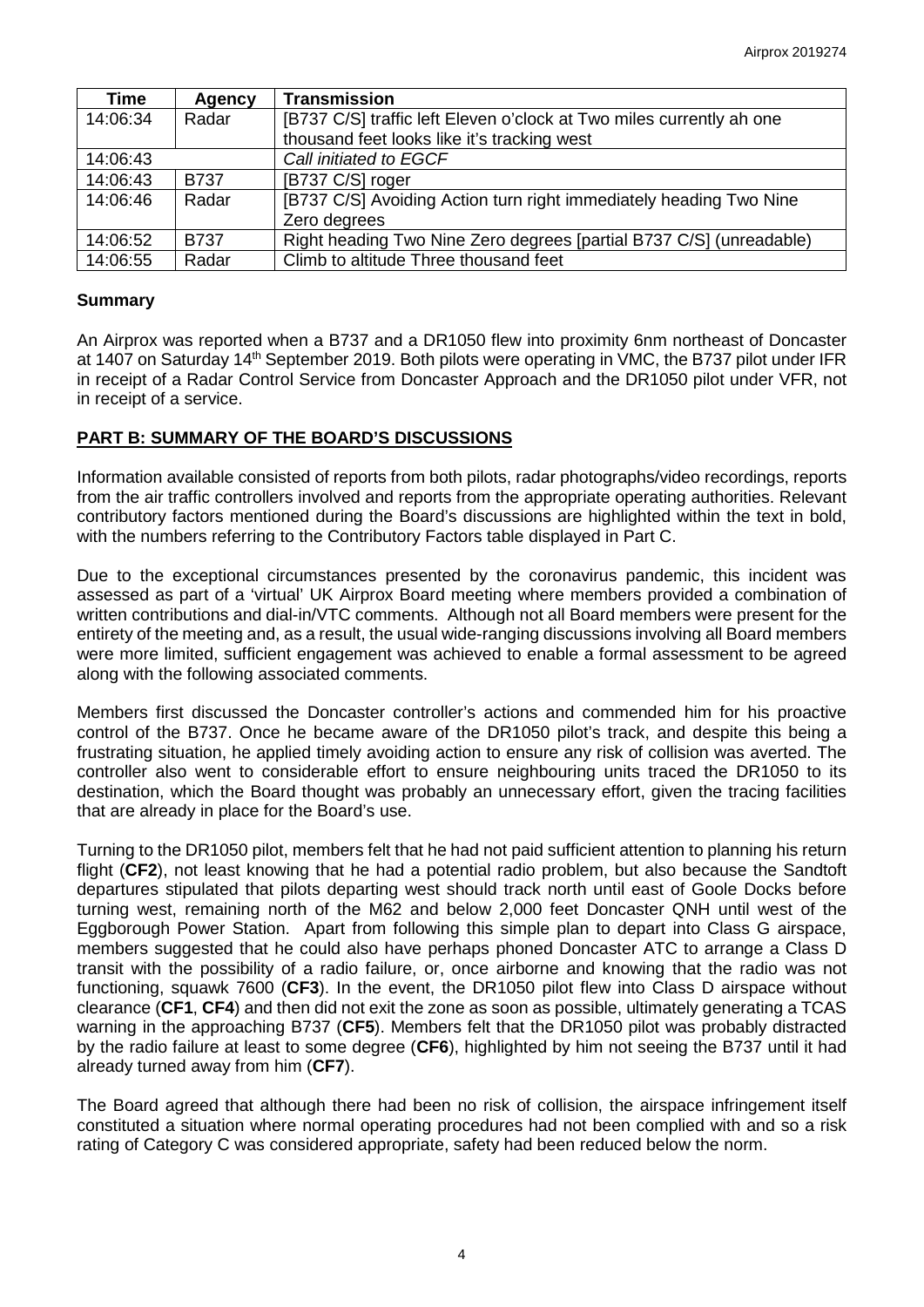# **PART C: ASSESSMENT OF CONTRIBUTORY FACTORS AND RISK**

# Contributory Factors:

|     | 2019274                                                    |                                       |                                                                     |  |  |  |
|-----|------------------------------------------------------------|---------------------------------------|---------------------------------------------------------------------|--|--|--|
| CF. | Factor                                                     | <b>Description</b>                    | Amplification                                                       |  |  |  |
|     | <b>Flight Elements</b>                                     |                                       |                                                                     |  |  |  |
|     | <b>• Regulations, Processes, Procedures and Compliance</b> |                                       |                                                                     |  |  |  |
| 1   | <b>Human Factors</b>                                       | • Flight Crew ATM Procedure Deviation | Regulations/procedures not complied with                            |  |  |  |
|     | • Tactical Planning and Execution                          |                                       |                                                                     |  |  |  |
| 2   | <b>Human Factors</b>                                       | • No Decision/Plan                    | Inadequate planning                                                 |  |  |  |
| 3   | <b>Human Factors</b>                                       | • Insufficient Decision/Plan          | Inadequate plan adaption                                            |  |  |  |
| 4   | <b>Human Factors</b>                                       | • Airspace Infringement               |                                                                     |  |  |  |
|     | • Electronic Warning System Operation and Compliance       |                                       |                                                                     |  |  |  |
| 5   | Contextual                                                 | • ACAS/TCAS TA                        | TCAS TA / CWS indication                                            |  |  |  |
|     | • See and Avoid                                            |                                       |                                                                     |  |  |  |
| 6   | <b>Human Factors</b>                                       | • Distraction - Job Related           | Pilot looking elsewhere                                             |  |  |  |
| 7   | <b>Human Factors</b>                                       | • Monitoring of Other Aircraft        | Non-sighting or effectively a non-sighting by one or<br>both pilots |  |  |  |

# Degree of Risk: C.

Recommendation: Nil.

#### Safety Barrier Assessment<sup>[5](#page-4-0)</sup>

In assessing the effectiveness of the safety barriers associated with this incident, the Board concluded that the key factors had been that:

# **Flight Elements:**

 $\overline{\phantom{a}}$ 

**Regulations, Processes, Procedures and Compliance** were assessed as **ineffective** because the D1050 pilot entered Doncaster Class D airspace without clearance.

**Tactical Planning and Execution** was assessed as **ineffective** because although the D1050 pilot had agreed a departure time in the event of a radio failure, he did not take into account the Doncaster Class D airspace or make a plan either to obtain clearance to enter it or suitable routeing to remain clear.

**See and Avoid** were assessed as **ineffective** because the B737 crew did not see the D1050 and the D1050 pilot only saw the B737 apparently well after CPA.

<span id="page-4-0"></span><sup>&</sup>lt;sup>5</sup> The UK Airprox Board scheme for assessing the Availability, Functionality and Effectiveness of safety barriers can be found on the [UKAB Website.](http://www.airproxboard.org.uk/Learn-more/Airprox-Barrier-Assessment/)